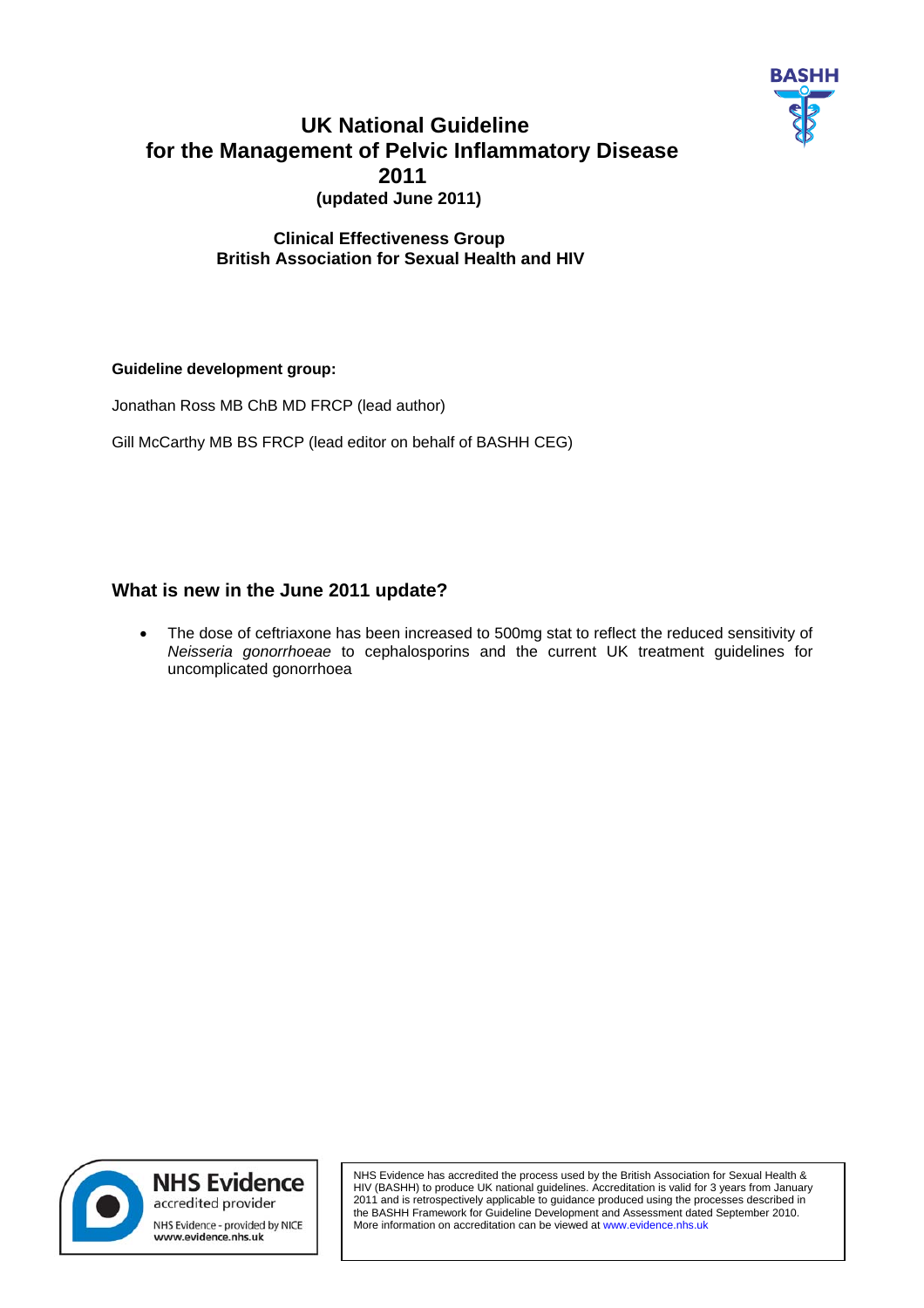# **Introduction and methodology**

#### **Objectives**

This guideline offers recommendations on the diagnostic tests, treatment regimens and health promotion principles needed for the effective management of pelvic inflammatory disease (PID) covering the management of the initial presentation, as well as how to reduce transmission and future infection.

It is aimed primarily at women aged 16 years or older (see specific guidelines for those under 16) presenting to health care professionals working in departments offering level 3 care in STI management within the United Kingdom. However, the principles of the recommendations should be adopted across all levels - level 1 and 2 providers may need to develop local care pathways where appropriate.

A PID patient information leaflet is currently being developed.

#### **Search strategy**

Five reference sources were used to provide a comprehensive basis for the guideline:

#### 1. **Medline and Embase Search**

#### a.1987 – January 2010

The search strategy comprised the following terms in the title or abstract: 'pelvic inflammatory disease', 'adnexitis', 'oophoritis', 'parametritis', 'salpingitis', 'endometritis', 'PID' (excluding 'primary immune deficiency'), 'adnexal disease' or 'adnexal disease'. 10422 citations were identified.

#### b.1963 - 1986

The search strategy comprised the following terms in the title or abstract: 'pelvic inflammatory disease', 'adnexitis', 'oophoritis', 'parametritis', 'salpingitis' or 'adnexal disease'. The dataset was then limited to AIM journals and human subjects, identifying 2321 citations.

#### 2. **2010 CDC STD Treatment Guidelines (www.cdc.gov/std/)**

3. **2009 RCOG Green Top Guidelines – Management of Acute Pelvic Inflammatory Disease (www.rcog.org.uk)** 

4. **Royal College of Obstetrics and Gynaecology Working Group on PID Report 1996<sup>1</sup>**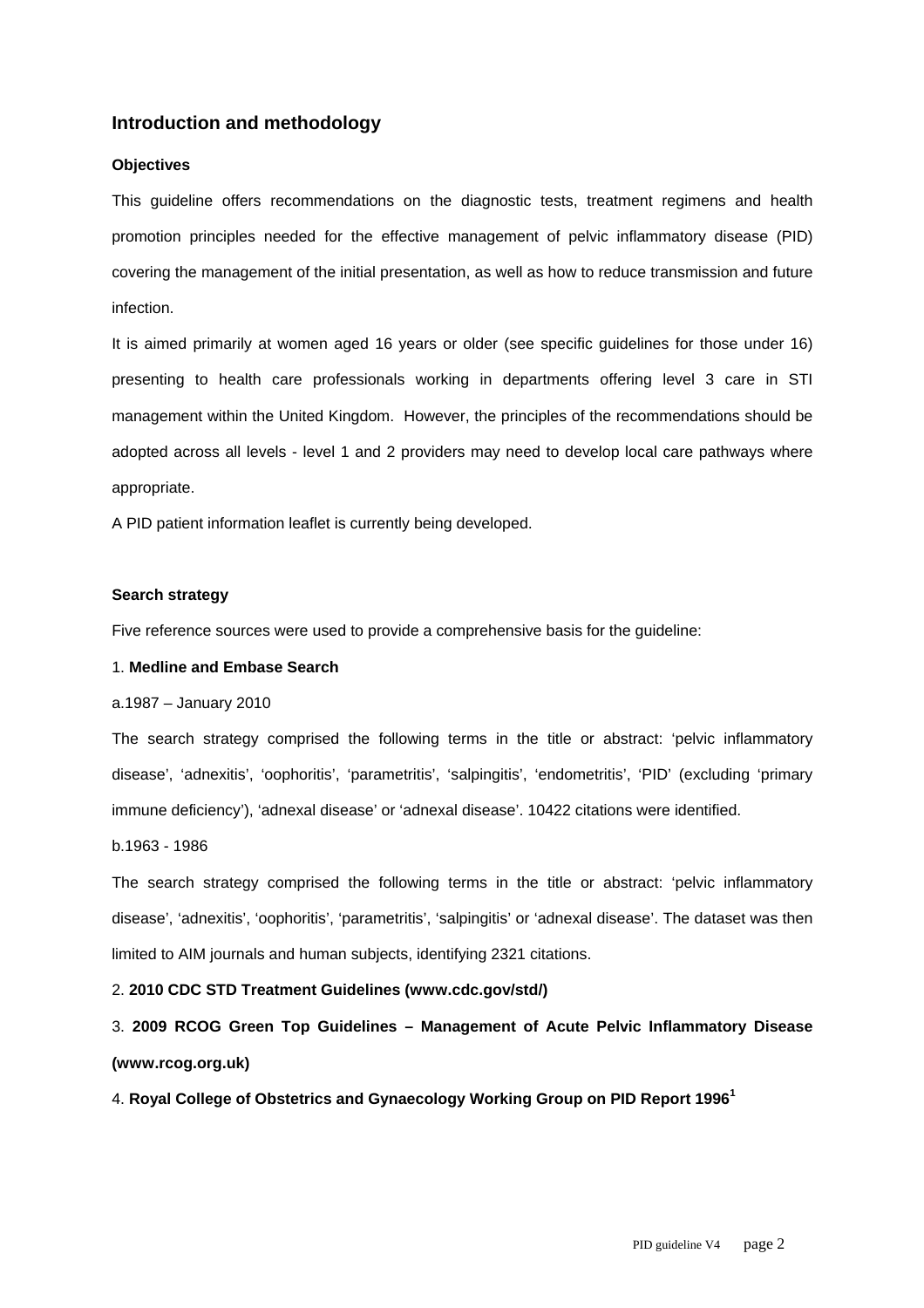#### 5. **Cochrane Collaboration Databases (www.cochrane.org)**

#### **Methods**

Article titles and abstracts were reviewed and if relevant the full text article obtained. Priority was given to randomised controlled trial and systematic review evidence, and recommendations made and graded on the basis of best available evidence.

#### **Piloting and feedback**

The initial draft of the guideline including the patient information leaflet was piloted for validation by the Clinical Effectiveness Group (CEG) of BASHH using a sample of UK genitourinary medicine clinics. A standardised feed back form was completed by each pilot site and the guideline amended by the CEG editor. The final guideline was then reviewed by the CEG using the AGREE instrument before posting it on the BASHH website for external peer review for a 3 month period. Comments received were collated by the CEG editor and sent to the guideline chair for review and action. The final guideline was approved by the CEG and a review date agreed before publication on the BASHH website.

#### **Aetiology**

- PID is usually the result of infection ascending from the endocervix causing endometritis, salpingitis, parametritis, oophoritis, tuboovarian abcess and/or pelvic peritonitis.
- *Neisseria gonorrhoeae* and *Chlamydia trachomatis* have been identified as causative agents <sup>1, 2</sup> but account for only a quarter of cases in the UK, whilst *Gardnerella vaginalis*, anaerobes (including *Prevotella*, *Atopobium* and *Leptotrichia*) and other organisms commonly found in the vagina may also be implicated. *Mycoplasma genitalium* has also been associated with upper genital tract infection in women<sup>3</sup>.

# **Clinical Features**

#### **Symptoms**

The following features are suggestive of a diagnosis of  $PID^{1, 2, 4, 5}$ :

• lower abdominal pain which is typically bilateral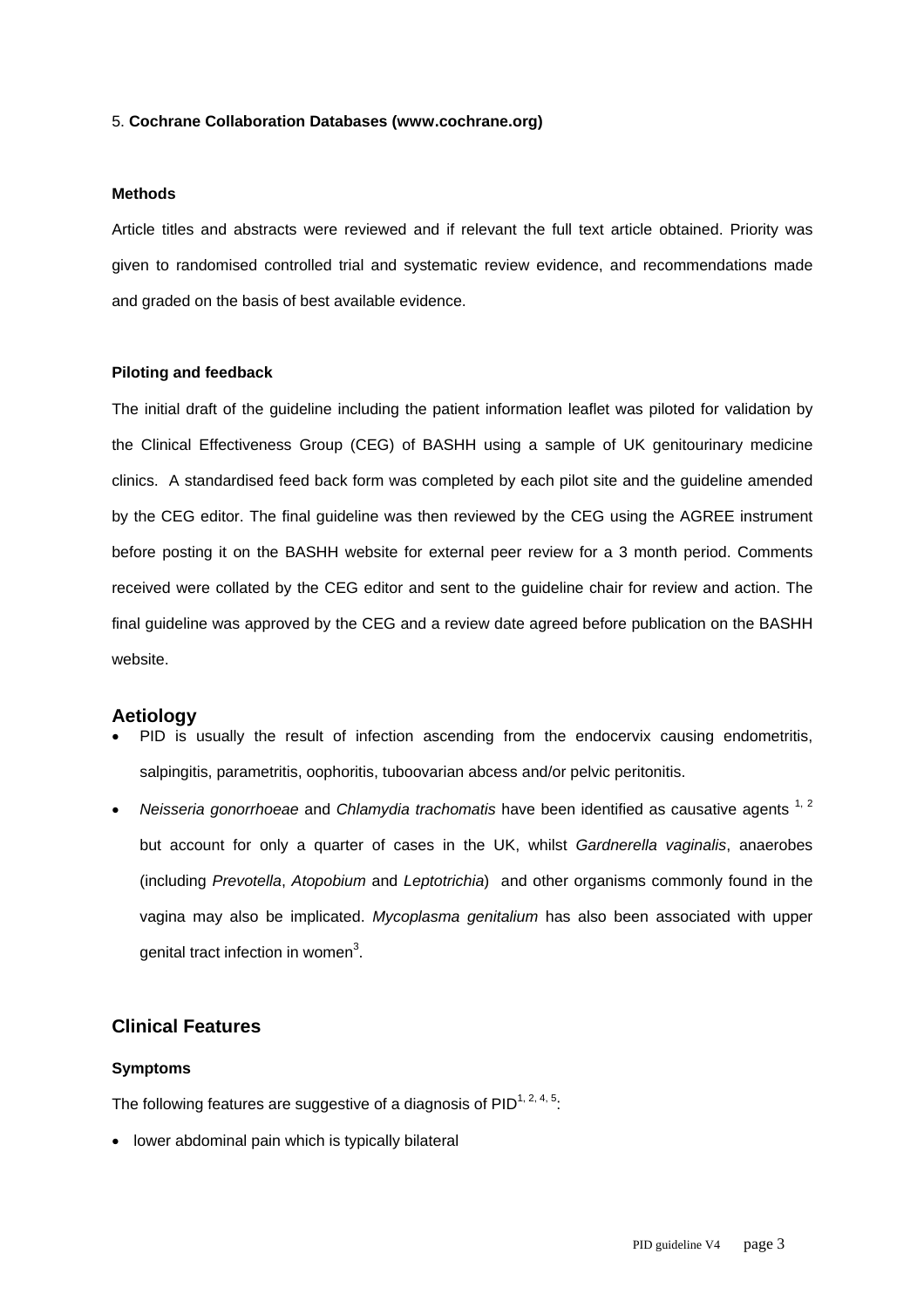- deep dyspareunia
- abnormal vaginal bleeding, including post coital, inter-menstrual and menorrhagia
- abnormal vaginal or cervical discharge which is often purulent

#### **Signs**

- lower abdominal tenderness which is usually bilateral
- adnexal tenderness on bimanual vaginal examination
- cervical motion tenderness on bimanual vaginal examination
- fever  $( >38^{\circ}C)$

A diagnosis of PID, and empirical antibiotic treatment, should be considered and usually offered in any young (under 25) sexually active woman who has recent onset, bilateral lower abdominal pain associated with local tenderness on bimanual vaginal examination, in whom pregnancy has been excluded.

#### **Complications**

- Women with HIV may have more severe symptoms associated with PID but respond well to standard antibiotic therapy<sup>6</sup>. No change in treatment recommendations compared to HIV uninfected patients is required<sup> $7-9$ </sup>. (Grade B [III])
- The Fitz-Hugh-Curtis syndrome comprises right upper quadrant pain associated with perihepatitis which occurs in some women with PID. Although laparoscopic division of hepatic adhesions has been performed, there is insufficient clinical trial evidence to make specific recommendations for treatment beyond those for uncomplicated PID.
- The randomised controlled trial evidence for whether an intrauterine contraceptive device should be left in situ or removed in women presenting with PID is limited<sup>10, 11</sup>. Removal of the IUD should be considered and may be associated with better short term clinical outcomes<sup>10</sup>. The decision to remove the IUD needs to be balanced against the risk of pregnancy in those who have had otherwise unprotected intercourse in the preceding 7 days. Hormonal emergency contraception may be appropriate for some women in this situation.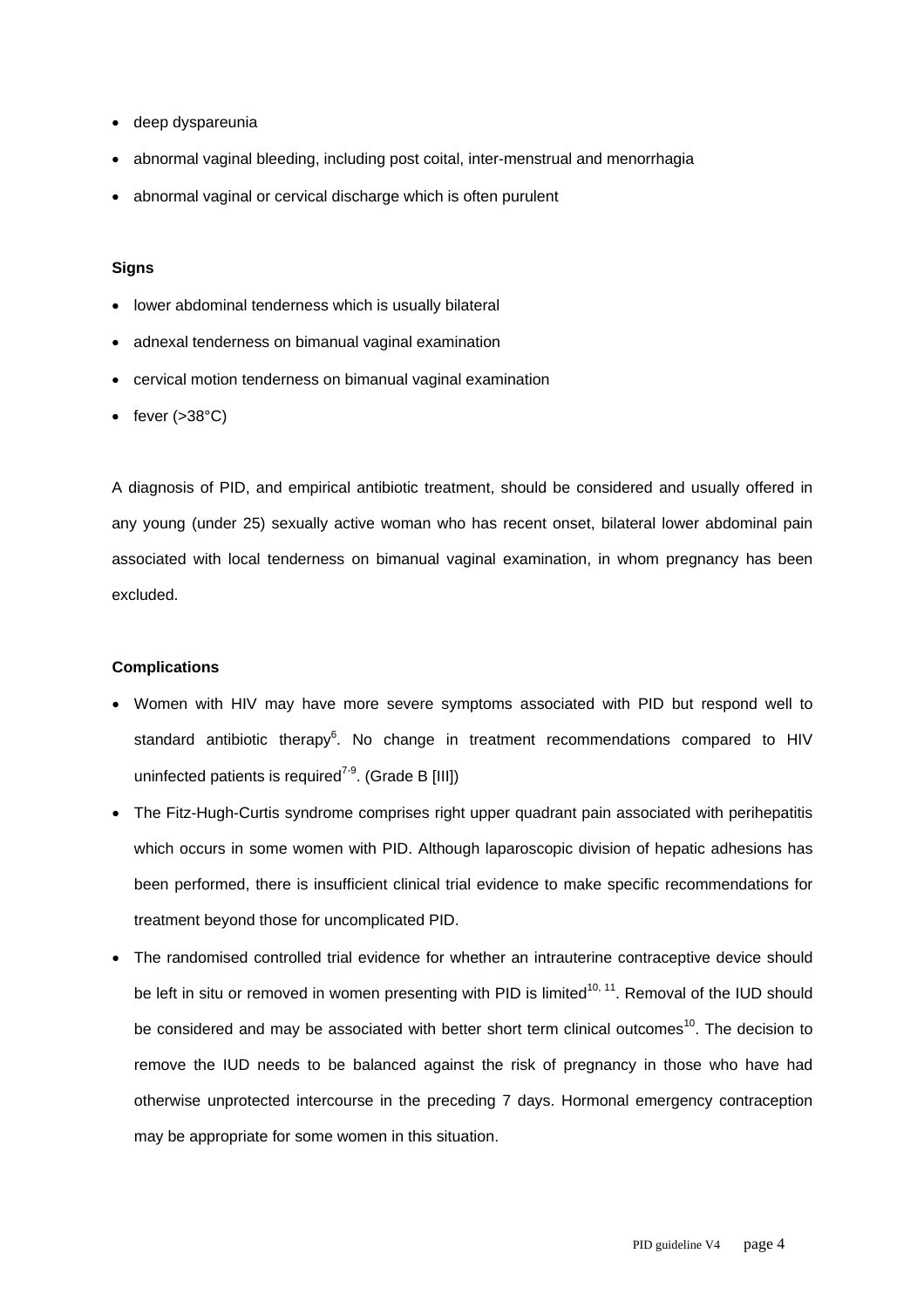# **Diagnosis**

- PID may be symptomatic or asymptomatic. Even when present, clinical symptoms and signs lack sensitivity and specificity (the positive predictive value of a clinical diagnosis is 65-90% compared to laparoscopic diagnosis<sup>2, 4, 5</sup>)
- Testing for gonorrhoea and chlamydia in the lower genital tract is recommended since a positive result supports the diagnosis of PID. The absence of infection at this site does not exclude PID however $2, 4, 5$
- An elevated ESR or C reactive protein also supports the diagnosis but is non-specific  $^{12}$ .
- The **absence** of endocervical or vaginal pus cells has a good negative predictive value (95%) for a diagnosis of PID but their **presence** is non-specific (poor positive predictive value – 17%)13.

The differential diagnosis of lower abdominal pain in a young woman includes:

- ectopic pregnancy pregnancy should be excluded in all women suspected of having PID
- acute appendicitis nausea and vomiting occurs in most patients with appendicitis but only 50% of those with PID. Cervical movement pain will occur in about a quarter of women with appendicitis<sup>14,</sup> 15.
- endometriosis the relationship between symptoms and the menstrual cycle may be helpful in establishing a diagnosis
- complications of an ovarian cyst e.g. torsion or rupture often of sudden onset
- urinary tract infection often associated with dysuria and/or urinary frequency
- functional pain may be associated with longstanding symptoms

# **Management**

It is likely that delaying treatment increases the risk of long term sequelae such as ectopic pregnancy, infertility and pelvic pain<sup>16</sup>. Because of this, and the lack of definitive diagnostic criteria, a low threshold for empiric treatment of PID is recommended. Broad spectrum antibiotic therapy is required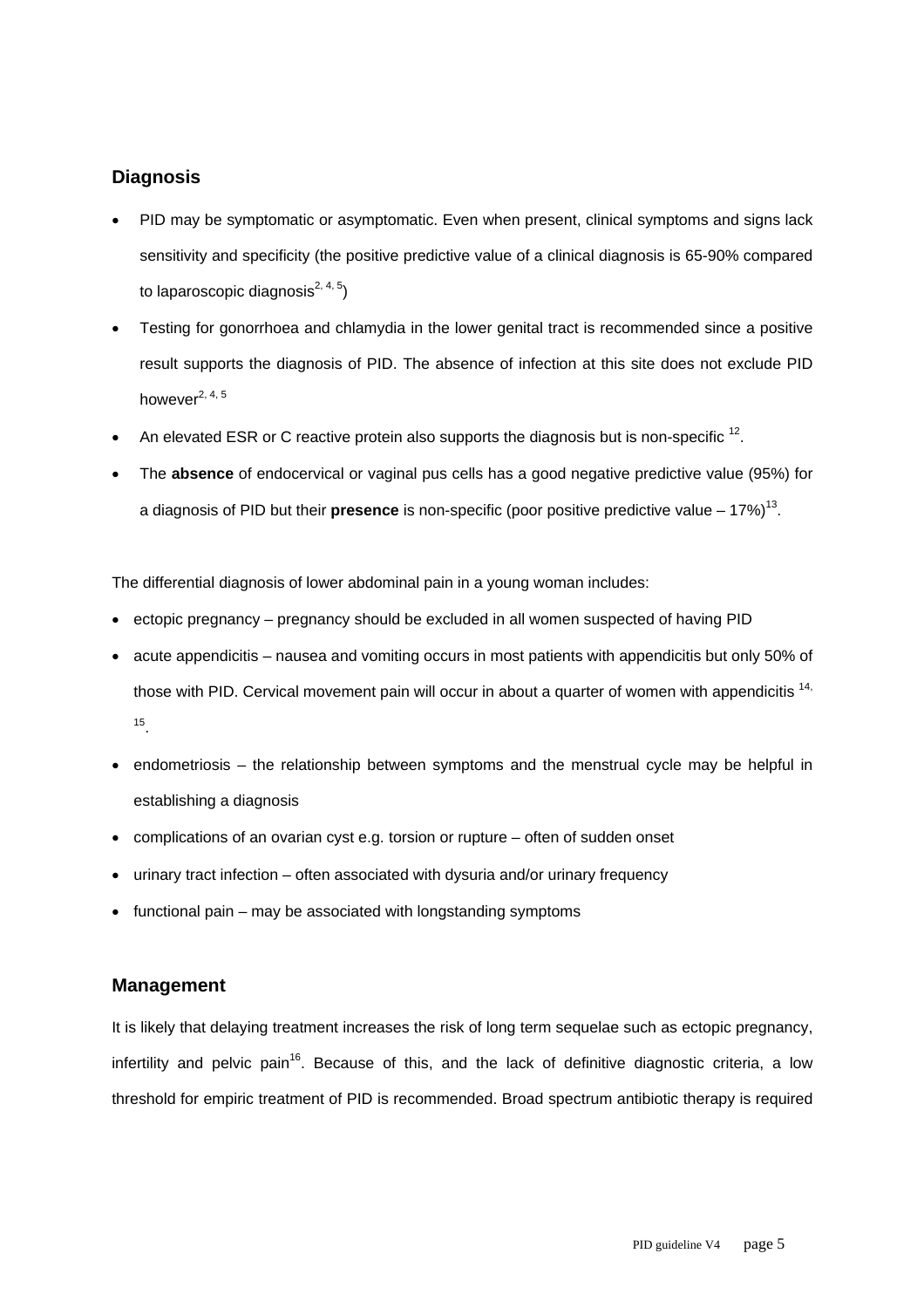to cover *N. gonorrhoeae*, *C. trachomatis* and a variety of aerobic and anaerobic bacteria commonly isolated from the upper genital tract in women with  $PID^{1,2}$ .

Some of the best evidence for the effectiveness of antibiotic treatment in preventing the long term complications of PID comes from the PEACH study where women were treated with cefoxitin followed by doxycycline – pregnancy rates after 3 years were similar or higher than those in the general population  $17, 18$ .

The choice of an appropriate treatment regimen may be influenced by:

- robust evidence on local antimicrobial sensitivity patterns
- robust evidence on the local epidemiology of specific infections in this setting
- cost
- patient preference and compliance
- severity of disease

#### **General Advice**

Rest is advised for those with severe disease. (Grade C [IV])

Appropriate analgesia should be provided. (Grade C [IV])

Intravenous therapy is recommended for patients with more severe clinical disease (Grade C [IV]) e.g. pyrexia >  $38^{\circ}$ C, clinical signs of tubo-ovarian abcess, signs of pelvic peritonitis.

Patients should be advised to avoid unprotected intercourse until they, and their partner(s), have completed treatment and follow-up (Grade C [IV]).

• A detailed explanation of their condition with particular emphasis on the long term implications for the health of themselves and their partner(s) should be provided, reinforced with clear and accurate written information (Grade C [IV]). A patient information leaflet is included in appendix 1 of this guideline.

When giving information to patients, the clinician should consider the following: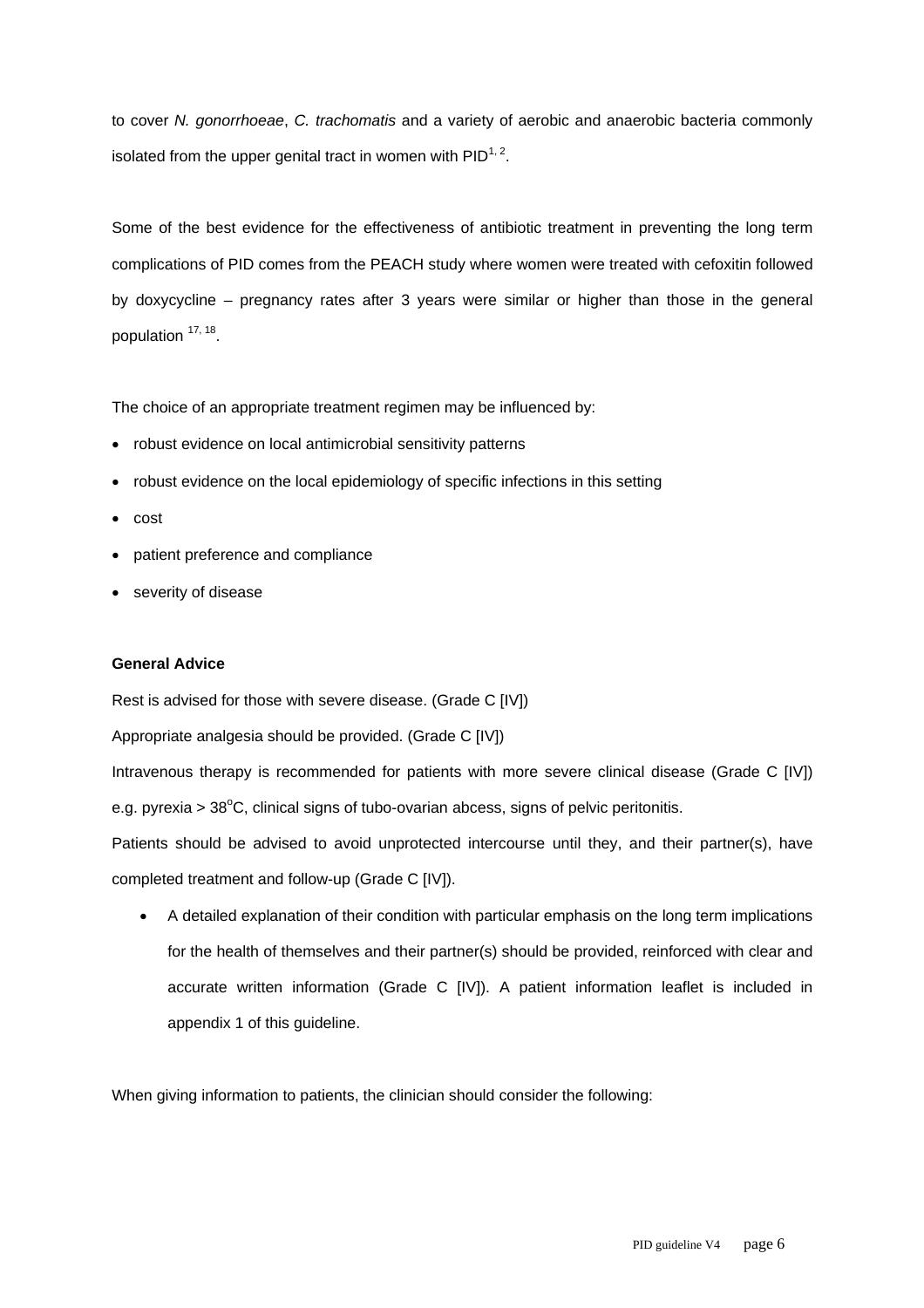- an explanation of what treatment is being given and its possible adverse effects
- that following treatment fertility is usually maintained but there remains a risk of future infertility, chronic pelvic pain or ectopic pregnancy
- clinically more severe disease is associated with a greater risk of sequelae
- repeat episodes of PID are associated with an exponential increase in the risk of infertility
- the earlier treatment is given the lower the risk of future fertility problems.
- future use of barrier contraception will significantly reduce the risk of PID
- the need to screen her sexual contacts for infection to prevent her becoming reinfected

Outpatient therapy is as effective as inpatient treatment for patients with clinically mild to moderate PID<sup>17</sup>. Admission for parenteral therapy, observation, further investigation and/or possible surgical intervention should be considered in the following situations $19$ :

- a surgical emergency cannot be excluded
- lack of response to oral therapy
- clinically severe disease
- presence of a tuboovarian abcess
- intolerance to oral therapy
- pregnancy

# **Further Investigation**

All sexually active patients should be offered:

- a pregnancy test
- $\bullet$  screening for sexually transmitted infections including  $HIV^{20}$

# **Treatment**

The following antibiotic regimens are evidence based.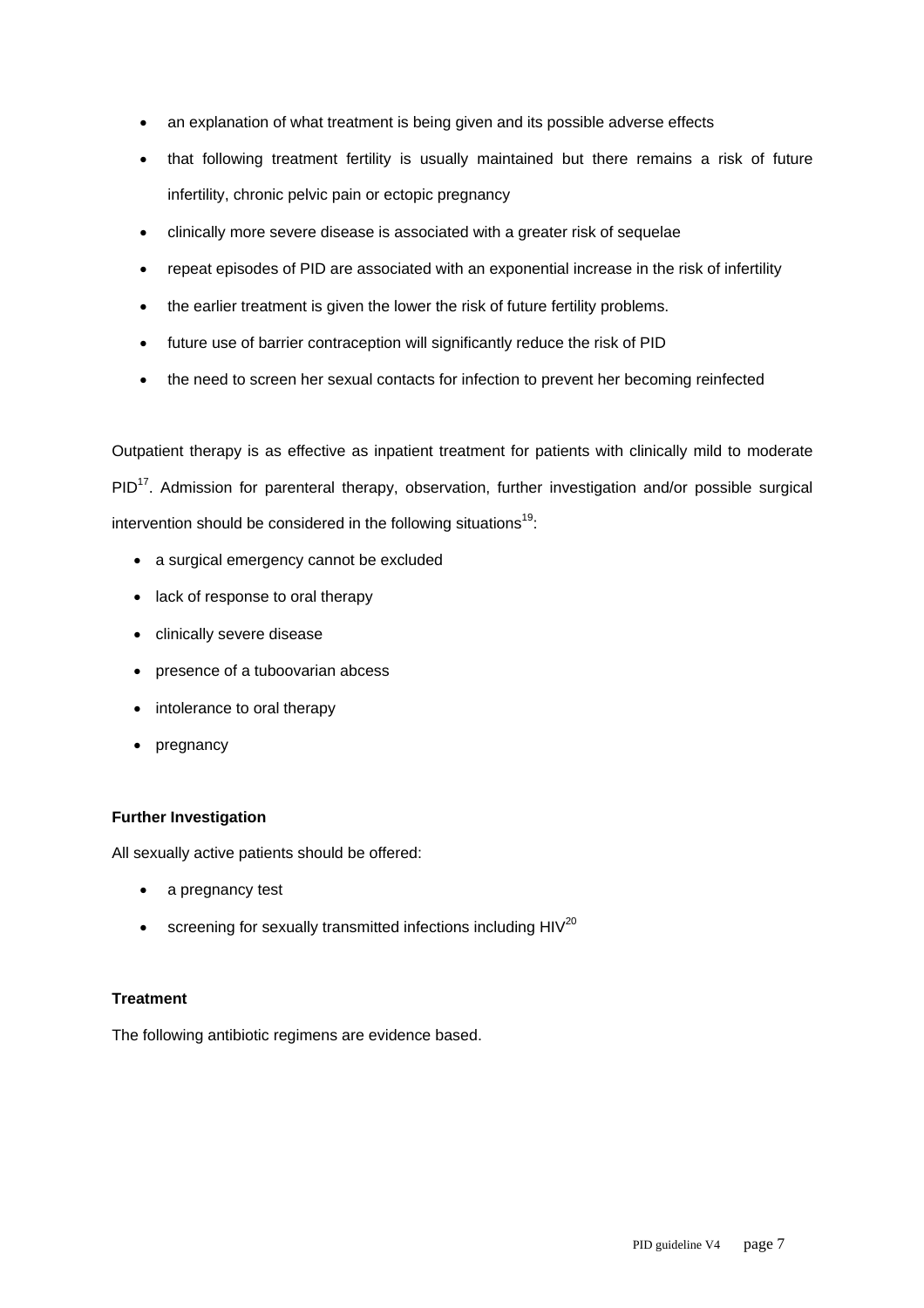#### **Recommended Regimens**

All the recommended regimens are of similar efficacy.

#### **Outpatient Regimens**

**i.m. ceftriaxone\* 500mg single dose followed by oral doxycycline 100mg twice daily** *plus* **metronidazole 400mg twice daily for 14 days**

Grade A (Ib)<sup>21-23</sup>

\* Clinical trial data support the use of cefoxitin for the treatment of PID but this agent is not easily available in the UK so ceftriaxone, which has a similar spectrum of activity, is recommended.

# **oral ofloxacin 400mg twice daily** *plus* **oral metronidazole 400mg twice daily for 14 days**

Grade A (Ib)  $23-27$ 

Metronidazole is included in some regimens to improve coverage for anaerobic bacteria. Anaerobes are of relatively greater importance in patients with severe PID and metronidazole may be discontinued in those patients with mild or moderate PID who are unable to tolerate it.

Ofloxacin and moxifloxacin should be avoided in patients who are at high risk of gonococcal PID because of increasing quinolone resistance in the UK (e.g. when the patient's partner has gonorrhoea, in clinically severe disease, following sexual contact abroad). Quinolones should also be avoided as first line empirical treatment for PID in areas where >5% of PID is caused by quinolone resistant *Neisseria gonorrhoeae*.

Levofloxacin is the L isomer of ofloxacin<sup>28</sup> and has the advantage of once daily dosing (500mg OD for 14 days). It may be used as a more convenient alternative to ofloxacin.<sup>29</sup>

Replacing intramuscular ceftriaxone with an oral cephalosporin (e.g. cefixime) is not recommended because there is no clinical trial evidence to support its use, and tissue levels are likely to be lower which might impact on efficacy. Reports of decreasing susceptibility of *Neisseria gonorrhoeae* to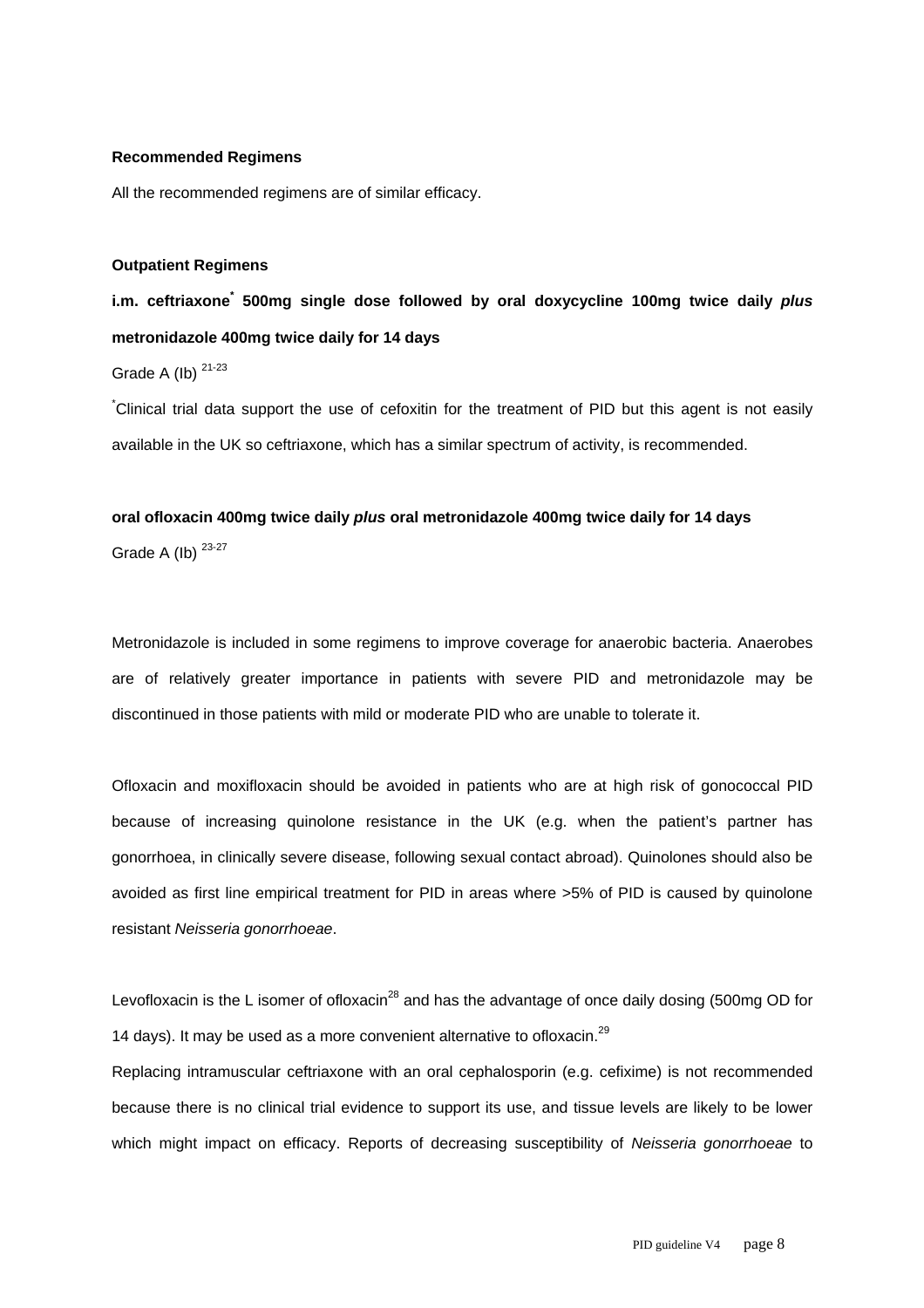cephalosporins also supports the use of parenteral based regimens when gonococcal PID is suspected (to maximise tissue levels and overcome low level resistance).

#### **Alternative Regimens**

# **intramuscular ceftriaxone 500 mg immediately, followed by azithromycin 1 g/week for 2 weeks**  Grade A  $(lb)^{30, 31}$

Clinical trial evidence for this regimen is limited but it may be used when the treatments above are not appropriate e.g. allergy, intolerance:

#### **oral moxifloxacin 400mg once daily for 14 days**

Grade A  $(lb)^{29, 32, 33}$ 

Three large RCTs support the efficacy of moxifloxacin for PID but because of evidence of an increased risk of liver reactions and other serious risks (such as QT interval prolongation), oral moxifloxacin should be used only when it is considered inappropriate to use the other antibacterial agents recommended for PID or when these have failed.

# **Inpatient Regimens**

Intravenous therapy should be continued until 24 hours after clinical improvement and then switched to oral. Intravenous doxycycline is not currently licensed in the UK but is available from IDIS world medicines (01932 824100).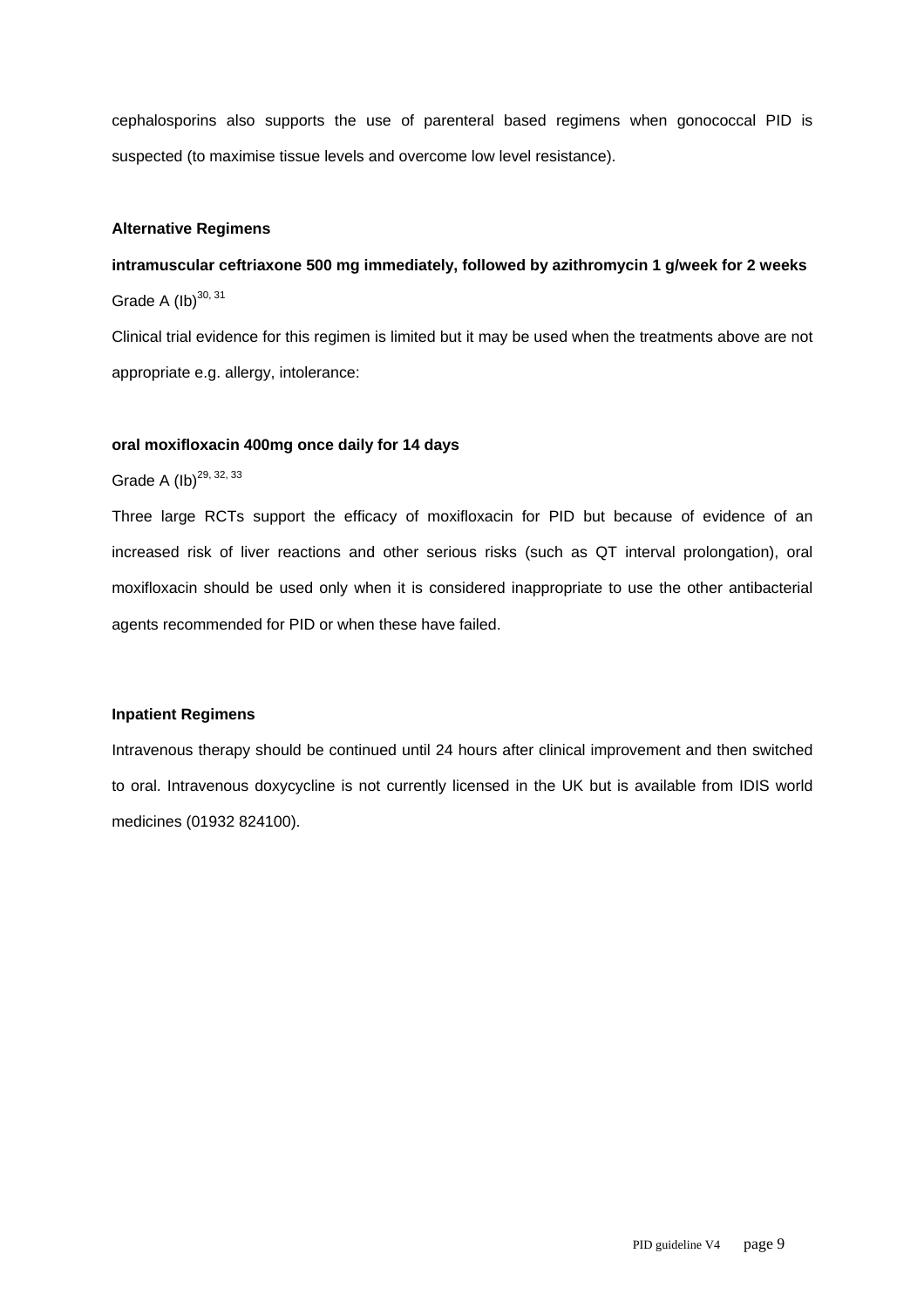**i.v. ceftriaxone 2g daily** *plus* **i.v. doxycycline 100mg twice daily (oral doxycycline may be used if tolerated) followed by oral doxycycline 100mg twice daily** *plus* **oral metronidazole 400mg twice daily for a total of 14 days**

Grade A (Ib)  $22, 23$ 

**i.v. clindamycin 900mg 3 times daily** *plus* **i.v. gentamicin (2mg/kg loading dose) followed by 1.5mg/kg 3 times daily [a single daily dose of 7mg/kg may be substituted]) followed by either oral clindamycin 450mg 4 times daily or oral doxycycline 100mg twice daily plus oral metronidazole 400mg twice daily to complete 14 days** 

Grade A (Ib)  $22$ 

Gentamicin levels need to be monitored if this regimen is used.

# **Alternative Regimens**

Clinical trial evidence for the following regimens is more limited but they may be used when the treatments above are not appropriate e.g. allergy, intolerance:

**i.v. ofloxacin 400mg BD** *plus* **i.v. metronidazole 500mg TID for 14 days** 

Grade B (III)  $^{23-25, 34}$ 

**i.v. ciprofloxacin 200mg BD plus i.v. (or oral) doxycycline 100mg BD plus i.v. metronidazole 500mg TID for 14 days** 

Grade B (III)  $24,35$ 

#### **Allergy**

There is no clear evidence of the superiority of any one of the suggested regimens over the others. Therefore patients known to be allergic to one of the suggested regimens should be treated with an alternative.

**Pregnancy and Breastfeeding**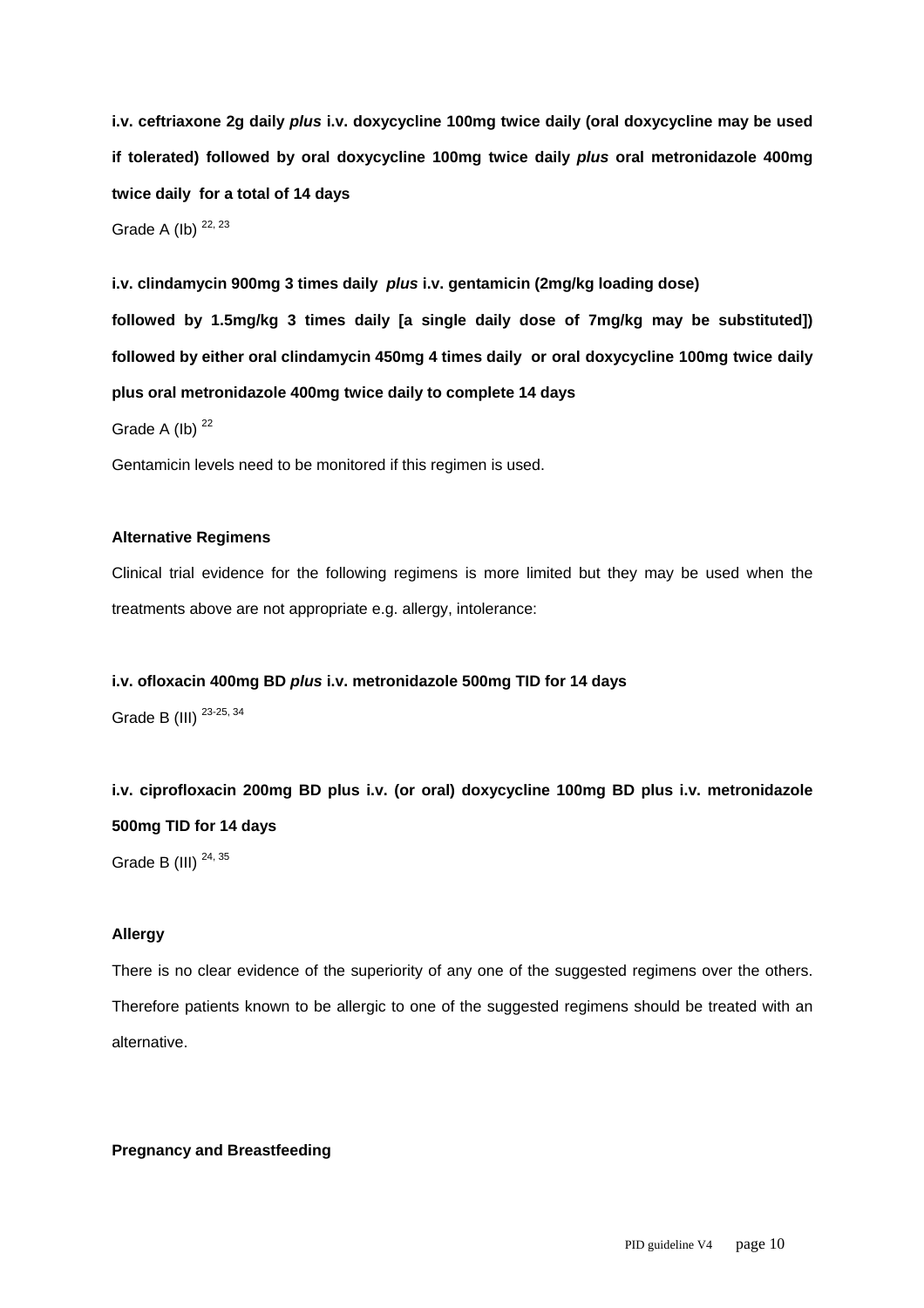- PID in pregnancy is associated with an increase in both maternal and fetal morbidity, therefore parenteral therapy is advised although none of the suggested evidence based regimens are of proven safety in this situation.
- There are insufficient data from clinical trials to recommend a specific regimen and empirical therapy with agents effective against gonorrhoea, chlamydia and anaerobic infections should be considered taking into account local antibiotic sensitivity patterns (e.g. i.m. ceftriaxone plus oral or i.v. erythromycin, with the possible addition of oral or i.v. metronidazole 500mg 3 times daily in clinically severe disease) (Grade C [IV]).
- The risk of giving any of the recommended antibiotic regimens (listed above for non pregnant women) in very early pregnancy (prior to a pregnancy test becoming positive) is justified by the need to provide effective therapy and the low risk to the foetus (personal communication, UK National Teratology Information Service – 11.2.10).

# **Surgical Management**

- Laparoscopy may help early resolution of the disease by dividing adhesions and draining pelvic abscesses<sup>36</sup> but ultrasound guided aspiration of pelvic fluid collections is less invasive and may be equally effective. 37, 38
- It is also possible to perform adhesiolysis in cases of perihepatitis although there is no evidence whether this is superior to using only antibiotic therapy

# **Sexual Partners**

- Current male partners of women with PID should be contacted and offered health advice and screening for gonorrhoea and chlamydia. Other recent sexual partners may also be offered screening - tracing of contacts within a 6 month period of onset of symptoms is recommended but this time period may be influenced by the sexual history (Grade C [IV]).
- Gonorrhoea or chlamydia diagnosed in the male partner should be treated appropriately and concurrently with the index patient. (Grade C [IV]).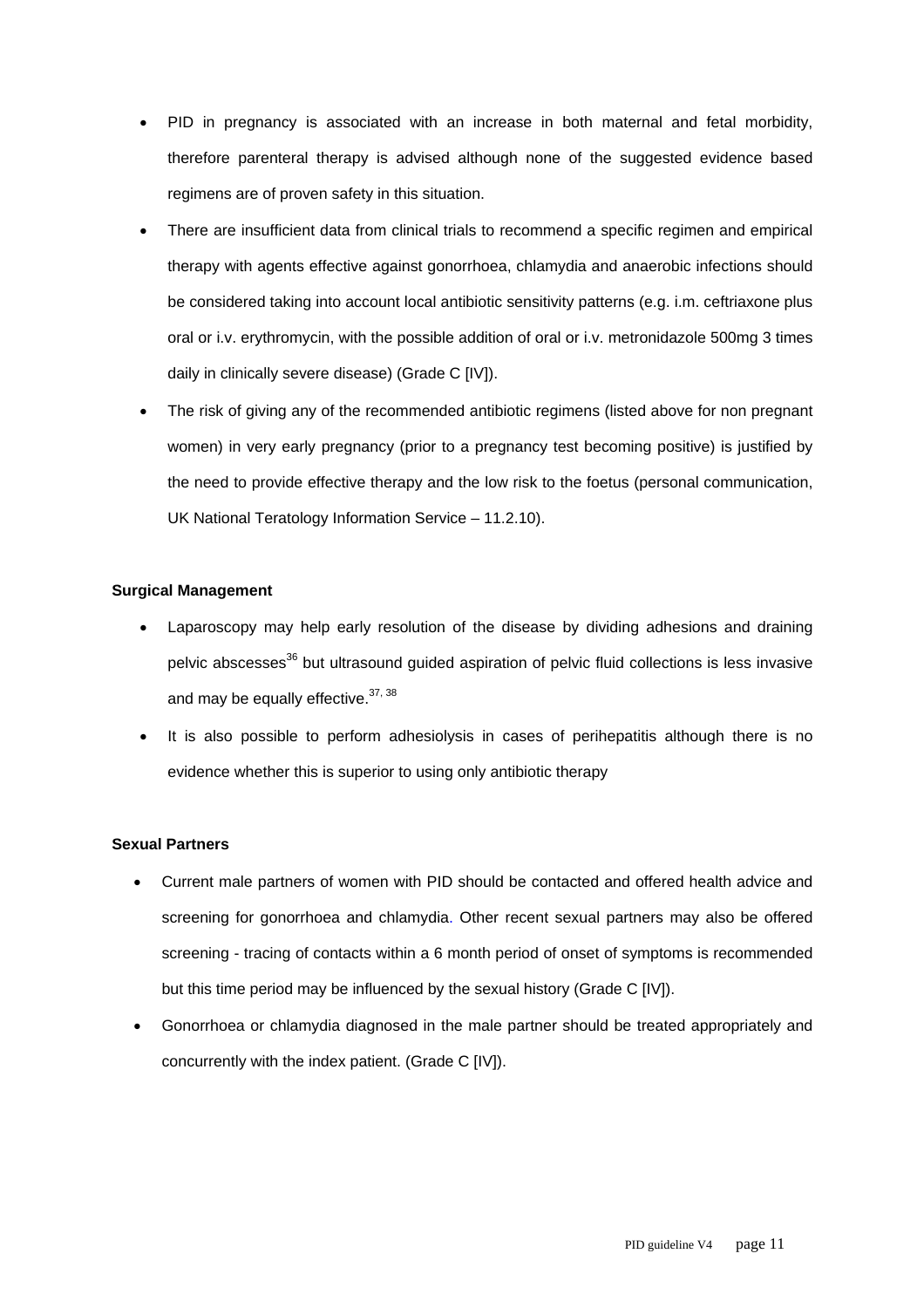- Because many cases of PID are not associated with gonorrhoea or chlamydia, broad spectrum empirical therapy should also be offered to male partners e.g. azithromycin 1g single dose (Grade C [IV]).
- If screening for gonorrhoea is not available additional specific antibiotics effective against *Neisseria gonorrhoeae* should be offered e.g. i.m. ceftriaxone 500mg single dose (see also UK National Guidelines for Gonorrhoea) (Grade C [IV]).
- Partners should be advised to avoid intercourse until they and the index patient have completed the treatment course (Grade C [IV]).

# **Follow Up**

Review at 72 hours is recommended  $5$ , particularly for those with a moderate or severe clinical presentation, and should show a substantial improvement in clinical symptoms and signs (Grade C [IV]). Failure to do so suggests the need for further investigation, parenteral therapy and/or surgical intervention.

Further review 2-4 weeks (Grade C [IV]) after therapy may be useful to ensure:

- adequate clinical response to treatment
- compliance with oral antibiotics
- screening and treatment of sexual contacts
- awareness of the significance of PID and its sequelae
- repeat pregnancy test, if clinically indicated

Repeat testing for gonorrhoea or chlamydia after 2 to 4 weeks is appropriate in those in whom persisting symptoms, antibiotic resistance pattern (gonorrhoea only), compliance with antibiotics and/or tracing of sexual contacts indicate the possibility of persisting or recurrent infection.

# **Auditable Outcome Measures**

Appropriate short term audit outcomes include:

• proportion of women receiving treatment with a recommended regimen – target 95%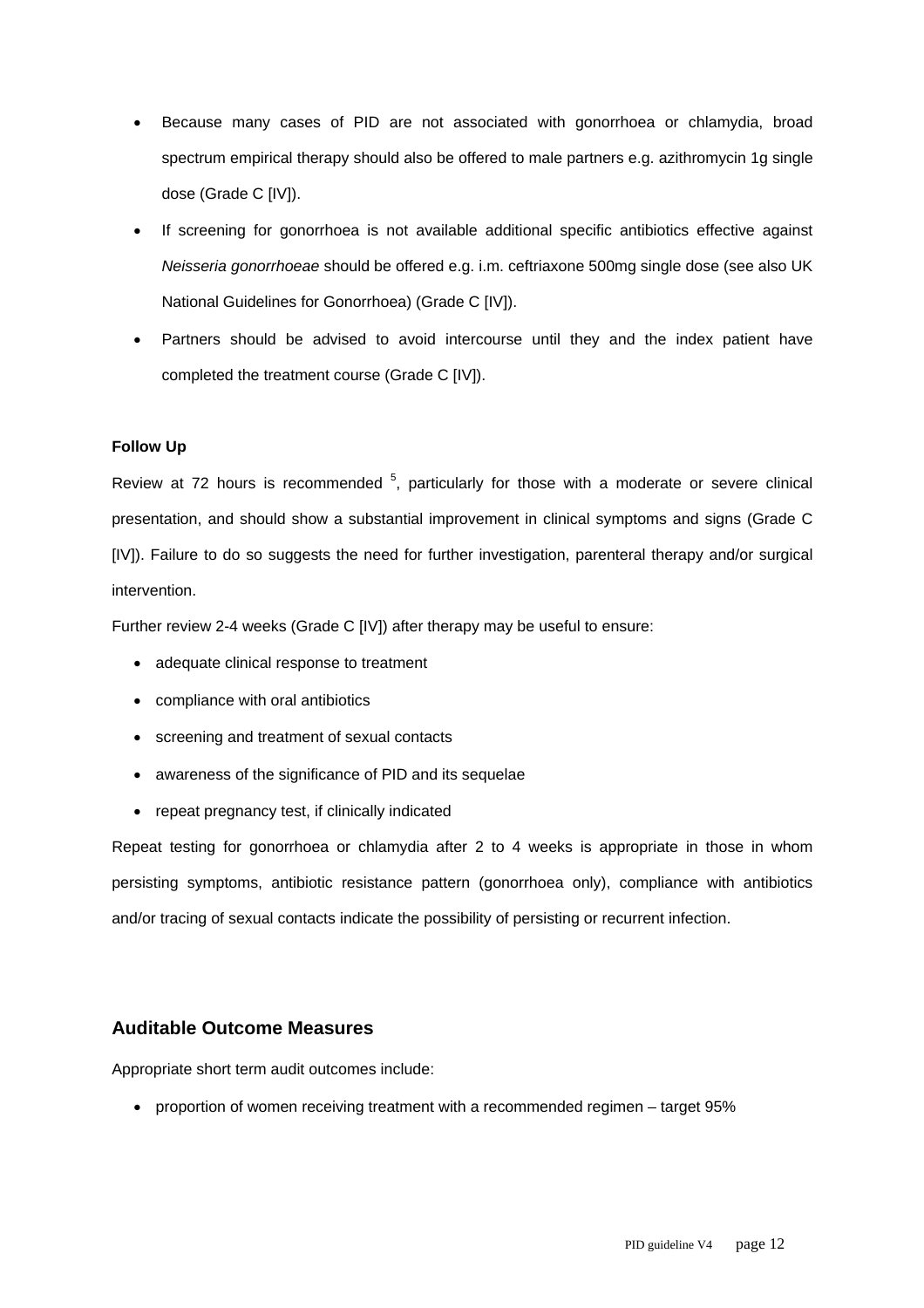• number of named male contacts screened for infection and/or treated – target 0.4 (large urban centres) or  $0.6$  (other centres) per index case<sup>39</sup>

#### **Qualifying statement**

The recommendations in this guideline may not be appropriate for use in all clinical situations. Decisions to follow these recommendations must be based on the professional judgement of the clinician and consideration of individual patient circumstances and available resources.

All possible care has been undertaken to ensure the publication of the correct dosage of medication and route of administration. However, it remains the responsibility of the prescribing physician to ensure the accuracy and appropriateness of the medication they prescribe.

#### **Editorial independence**

This guideline was commissioned, edited and endorsed by the BASHH CEG without external funding being sought or obtained.

#### **Declarations of interest**

All members of the guideline writing committee completed the BASHH conflict of interest declaration detailed below at the time the guideline's final draft was submitted to the CEG. JR has received consultancy fees from Bayer pharma.

#### **Author affiliation**

- Prof Jonathan Ross, Professor of Sexual Health and HIV, Whittall Street Clinic Whittall Street B4 6DH
- Dr Gill McCarthy, Consultant Physician Sexual Health an HIV, The Wolverton Centre, Kingston Hospital NHS Trust, Galsworthy Road, Kingston upon Thames, KT2 7QB

#### **Membership of the CEG**

• Dr Keith Radcliffe (Chair); Consultant Physician in Genitourinary Medicine Whittall Street Clinic Whittall Street B4 6DH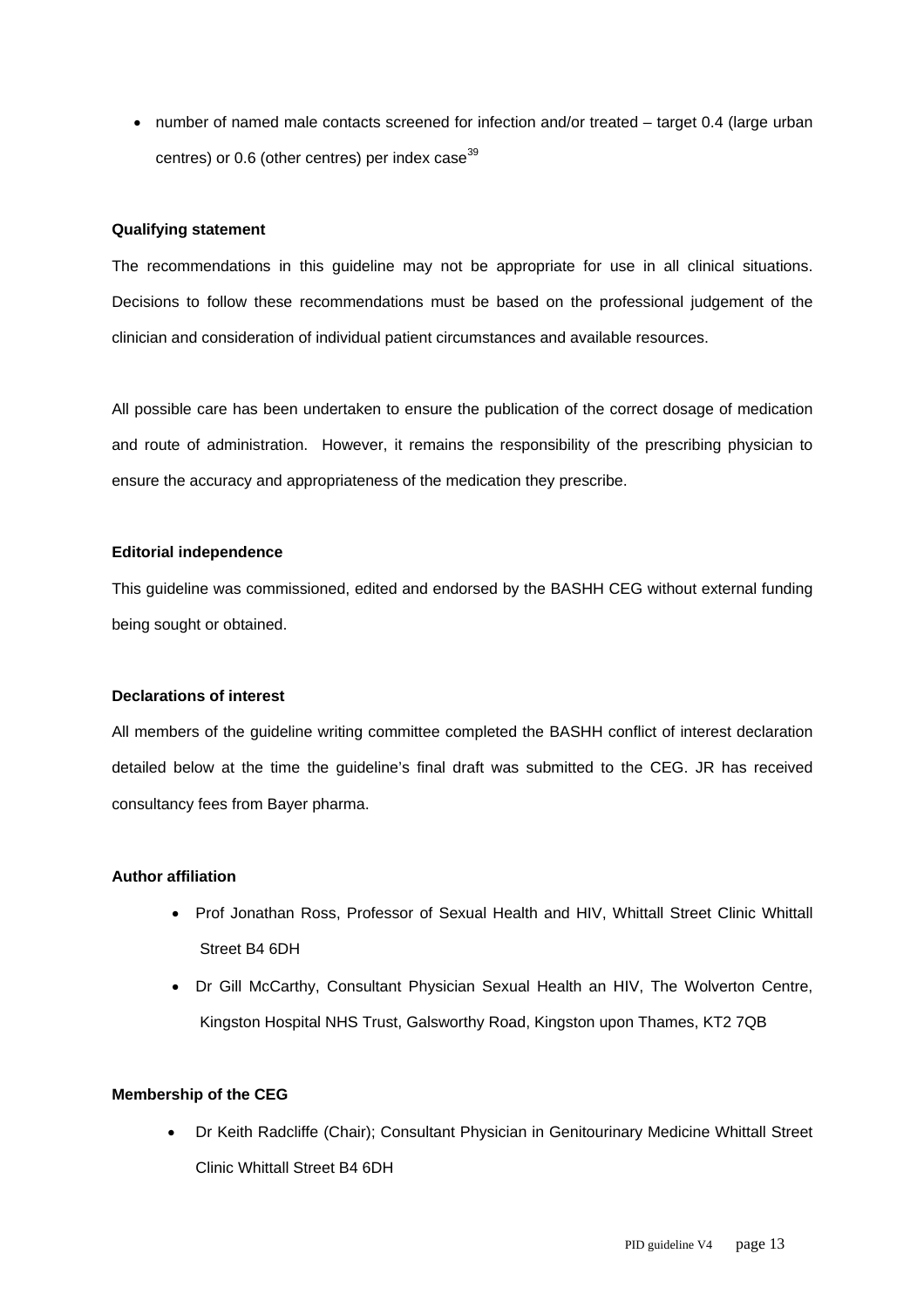- Dr David Daniels, West Midllesex University Hospitals NHS Trust, Sexual Health Clinic West Middlesex Hospital Twickenham Road, Isleworth, TW7 6AF
- Dr Mark FitzGerald Consultant Physician in Genitourinary Medicine, Musgrove Park Hospital, Taunton, TA1 5DA
- Dr Margaret Kingston, Consultant Physician in GU Medicine, Manchester Centre for Sexual Health, The Hathersage Centre, 280 Upper Brook Street, Manchester M13 0FH
- Dr Neil Lazaro, Associate Specialist in GU Medicine, Royal Preston Hospital, Preston PR2 9HT
- Dr Gill McCarthy, Consultant Physician in GU Medicine, Kingston Hospital NHS Trust, Wolverton Centre for Sexual Health Galsworthy Road, Kingston Upon Thames, KT2 7QB
- Dr Ann Sullivan, Consultant Physician in Genitourinary Medicine, Chelsea & Westminster Healthcare NHS Trust, John Hunter Clinic 2<sup>nd</sup> Floor St Stephen's Centre 369 Fulham Road SW10 9NH

# **Timescale for next revision**

2015

# **Acknowledgements**

None

# Reference List

- 1. Recommendations arising from the 31st Study Group: The Prevention of Pelvic Infection. In: Templeton A, editor. The Prevention of Pelvic Infection. London: RCOG Press; 1996:267-270.
- 2. Bevan CD, Johal BJ, Mumtaz G, Ridgway GL, Siddle NC. Clinical, laparoscopic and microbiological findings in acute salpingitis: report on a United Kingdom cohort. British Journal of Obstetrics & Gynaecology 1995;102(5):407-414.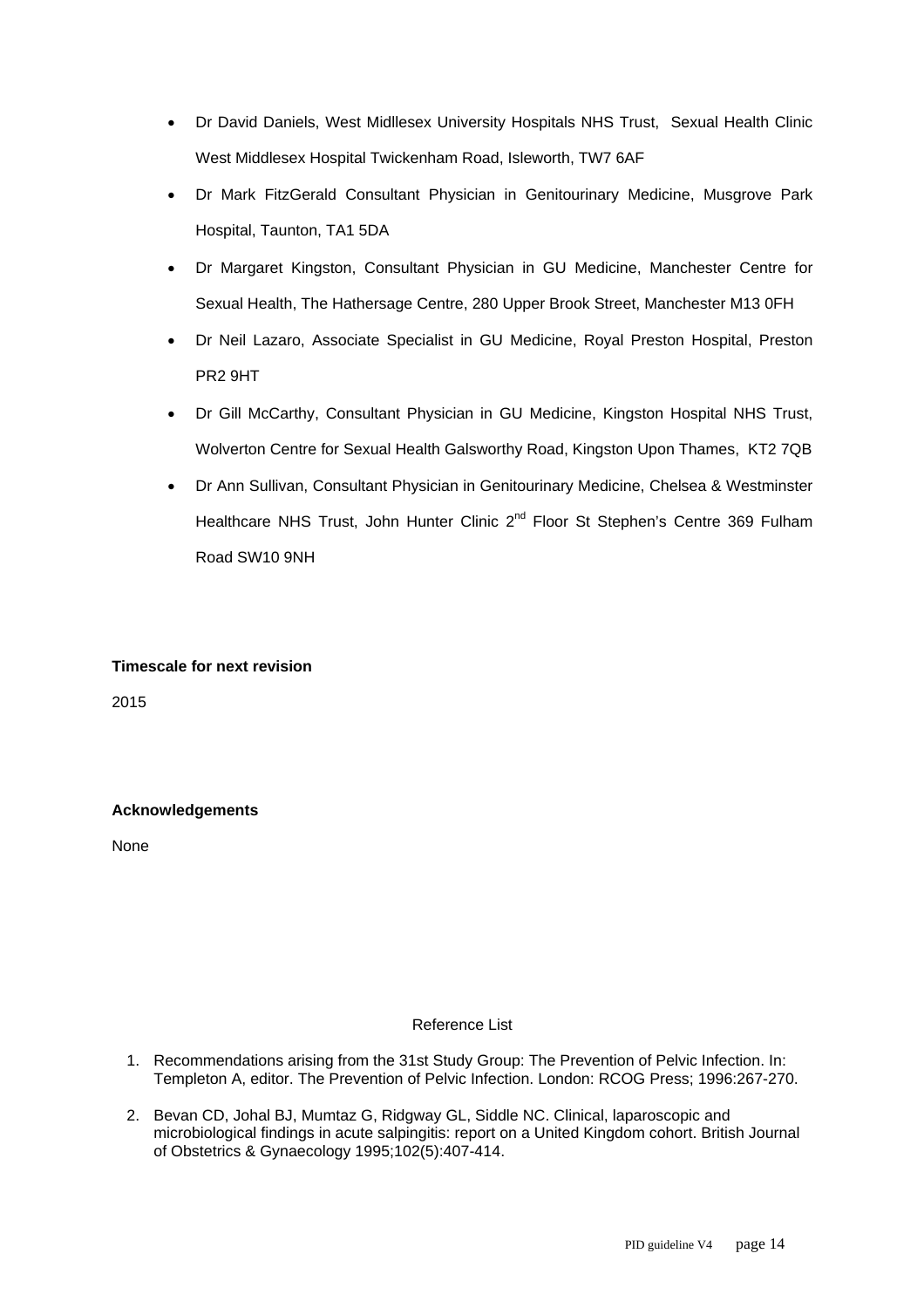- 3. Haggerty CL. Evidence for a role of Mycoplasma genitalium in pelvic inflammatory disease. Current Opinion in Infectious Diseases 2008;21(1):65-69.
- 4. Morcos R, Frost N, Hnat M, Petrunak A, Caldito G. Laparoscopic versus clinical diagnosis of acute pelvic inflammatory disease. J Reprod Med 1993;38(1):53-56.
- 5. Centers for Disease Control. Sexually Transmitted Diseases Treatment Guidelines 2006. MMWR - Morbidity & Mortality Weekly Report 2006;55(RR-11):56-60.
- 6. Kamenga MC, De Cock KM, St.Louis ME et al. The impact of human immunodeficiency virus infection on pelvic inflammatory disease: a case-control study in Abidjan, Ivory Coast. Am J Obstet Gynecol 1995;172(3):919-925.
- 7. Cohen CR, Sinei S, Reilly M et al. Effect of human immunodeficiency virus type 1 infection upon acute salpingitis: a laparoscopic study. J Infect Dis 1998;178(5):1352-1358.
- 8. Bukusi EA, Cohen CR, Stevens CE et al. Effects of human immunodeficiency virus 1 infection on microbial origins of pelvic inflammatory disease and on efficacy of ambulatory oral therapy. Am J Obstet Gynecol 1999;181(6):1374-1381.
- 9. Irwin KL, Moorman AC, O'Sullivan MJ et al. Influence of human immunodeficiency virus infection on pelvic inflammatory disease. Obstet Gynecol 2000;95(4):525-534.
- 10. Altunyurt S, Demir N, Posaci C. A randomized controlled trial of coil removal prior to treatment of pelvic inflammatory disease. European Journal of Obstetrics Gynecology and Reproductive Biology 2003;107:81-84.
- 11. Soderberg G, Lindgren S. Influence of an intrauterine device on the course of an acute salpingitis. Contraception 1981;24(2):137-143.
- 12. Miettinen AK, Heinonen PK, Laippala P, Paavonen J. Test performance of erythrocyte sedimentation rate and C- reactive protein in assessing the severity of acute pelvic inflammatory disease. Am J Obstet Gynecol 1993;169(5):1143-1149.
- 13. Yudin MH, Hillier SL, Wiesenfeld HC, Krohn MA, Amortegui AA, Sweet RL. Vaginal polymorphonuclear leukocytes and bacterial vaginosis as markers for histologic endometritis among women without symptoms of pelvic inflammatory disease. American Journal of Obstetrics and Gynecology 2003;188(2):318-323.
- 14. Bongard F, Landers DV, Lewis F. Differential diagnosis of appendicitis and pelvic inflammatory disease. A prospective analysis. American Journal of Surgery 1985;150(1):90-96.
- 15. Lewis FR, Holcroft JW, Boey J, Dunphy JE. Appendicitis: a critical review of diagnosis and treatment in 1000 cases. Archives of Surgery 1975;110:677-684.
- 16. Hillis SD, Joesoef R, Marchbanks PA et al. Delayed care of pelvic inflammatory disease as a risk factor for impaired fertility. Am J Obstet Gynecol 1993;168(5):1503-1509.
- 17. Ness RB, Soper DE, Holley RL et al. Effectiveness of inpatient and outpatient treatment strategies for women with pelvic inflammatory disease: results from the Pelvic Inflammatory Disease Evaluation and Clinical Health (PEACH) Randomized Trial. Am J Obstet Gynecol 2002;186(5):929-937.
- 18. Haggerty CL, Ness RB, Amortegui A et al. Endometritis does not predict reproductive morbidity after pelvic inflammatory disease. Am J Obstet Gynecol 2003;188(1):141-148.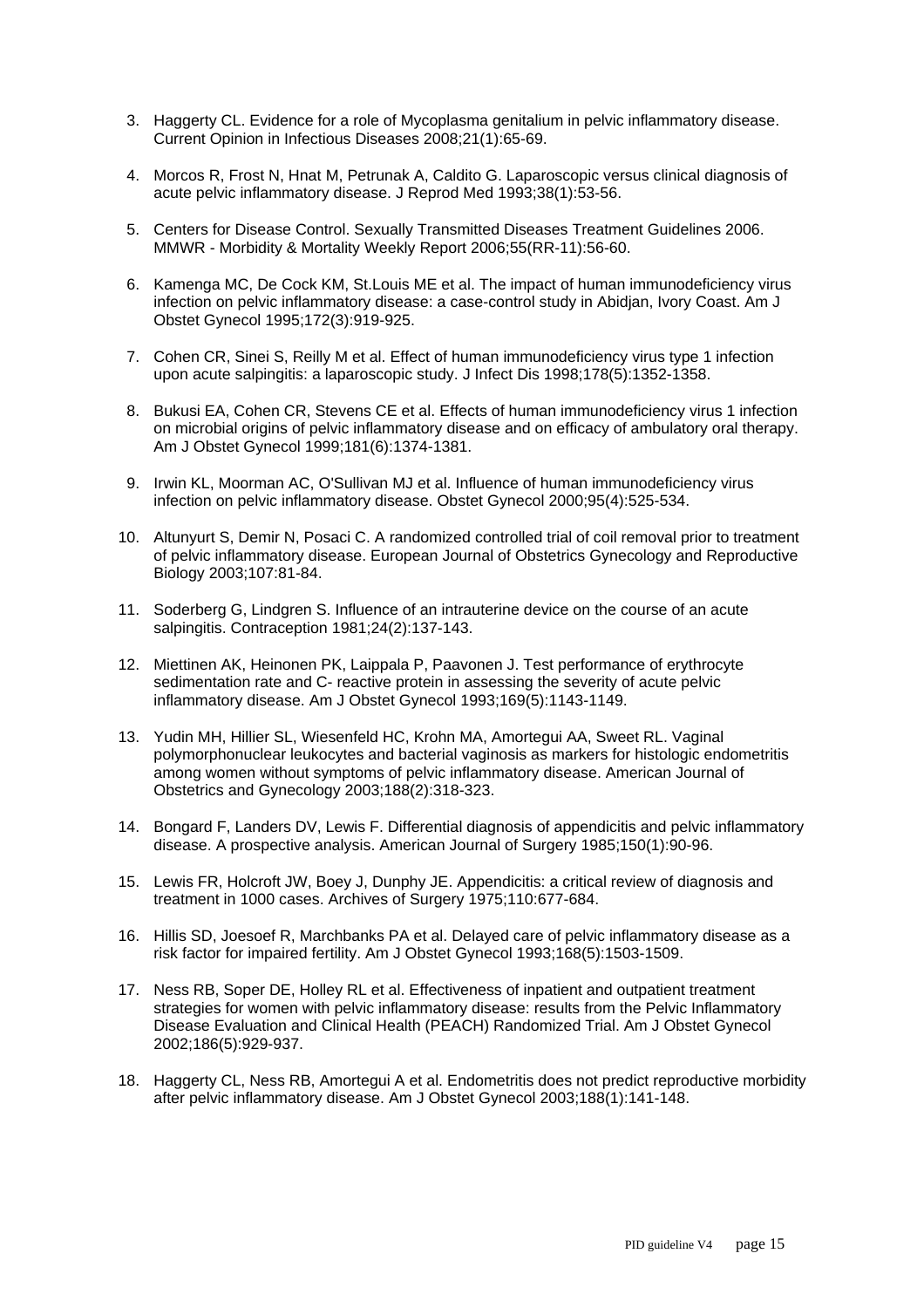- 19. Ross JDC, Stewart P. Management of Acute Pelvic Inflammatory Disease. http://www.rcog.org.uk/files/rcog-corp/uploadedfiles/T32PelvicInflamatoryDisease2008MinorRevision.pdf . 2009.
- Ref Type: Generic
- 20. Ross JD, Ison CA. UK National Screening and Testing Guidelines for STIs. Sex Transm Infect 2006;82:Suppl IV.
- 21. Arredondo JL, Diaz V, Gaitan H et al. Oral clindamycin and ciprofloxacin versus intramuscular ceftriaxone and oral doxycycline in the treatment of mild-to- moderate pelvic inflammatory disease in outpatients. Clin Infect Dis 1997;24(2):170-178.
- 22. Hemsell DL, Little BB, Faro S et al. Comparison of three regimens recommended by the Centers for Disease Control and Prevention for the treatment of women hospitalized with acute pelvic inflammatory disease. Clin Infect Dis 1994;19(4):720-727.
- 23. Martens MG, Gordon S, Yarborough DR, Faro S, Binder D, Berkeley A. Multicenter randomized trial of ofloxacin versus cefoxitin and doxycycline in outpatient treatment of pelvic inflammatory disease. Ambulatory PID Research Group. Southern Medical Journal 1993;86(6):604-610.
- 24. Walker CK, Kahn JG, Washington AE, Peterson HB, Sweet RL. Pelvic inflammatory disease: metaanalysis of antimicrobial regimen efficacy. J Infect Dis 1993;168(4):969-978.
- 25. Wendel GD, Jr., Cox SM, Bawdon RE, Theriot SK, Heard MC, Nobles BJ. A randomized trial of ofloxacin versus cefoxitin and doxycycline in the outpatient treatment of acute salpingitis. Am J Obstet Gynecol 1991;164(5 Pt 2):1390-1396.
- 26. Soper DE, Brockwell NJ, Dalton HP. Microbial etiology of urban emergency department acute salpingitis: treatment with ofloxacin. Am J Obstet Gynecol 1992;167(3):653-660.
- 27. Peipert JF, Sweet RL, Walker CK, Kahn J, Rielly-Gauvin K. Evaluation of ofloxacin in the treatment of laparoscopically documented acute pelvic inflammatory disease (salpingitis). Infectious Diseases in Obstetrics & Gynecology 1999;7(3):138-144.
- 28. Isaacson DM, Fernadez JA, Frosco M et al. Levofloxacin: A review of its antibacterial activity. Recent Res Devel in Antimicrob Agents & Chemotherapy 1996;1:391-439.
- 29. Judlin P, Liao Q, Liu Z, Reimnitz P, Hampel B, Arvis P. Efficacy and safety of moxifloxacin in uncomplicated pelvic inflammatory disease: the MONALISA study. BJOG: An International Journal of Obstetrics & Gynaecology 2010;117(12):1475-1484.
- 30. Savaris RF, Teixeira LM, Torres TG, Edelweiss MI, Moncada J, Schachter J. Comparing ceftriaxone plus azithromycin or doxycycline for pelvic inflammatory disease: a randomized controlled trial. Obstet Gynecol 2007;110(1):53-60.
- 31. Bevan CD, Ridgway GL, Rothermel CD. Efficacy and safety of azithromycin as monotherapy or combined with metronidazole compared with two standard multidrug regimens for the treatment of acute pelvic inflammatory disease. Journal of International Medical Research 2003;31(1):45- 54.
- 32. Heystek MJ, Ross JDC, PID Study Group. A randomised double-blind comparison of moxifloxacin and doxycycline/metronidazole/ciprofloxacin in the treatment of acute, uncomplicated pelvic inflammatory disease. Int J STD AIDS 2009;20:690-695.
- 33. Ross JDC, Cronje HS, Paszkowski T et al. Moxifloxacin versus ofloxacin plus metronidazole in uncomplicated pelvic inflammatory disease: results of a multicentre, double blind, randomised trial. Sex Transm Infect 2006;82:446-451.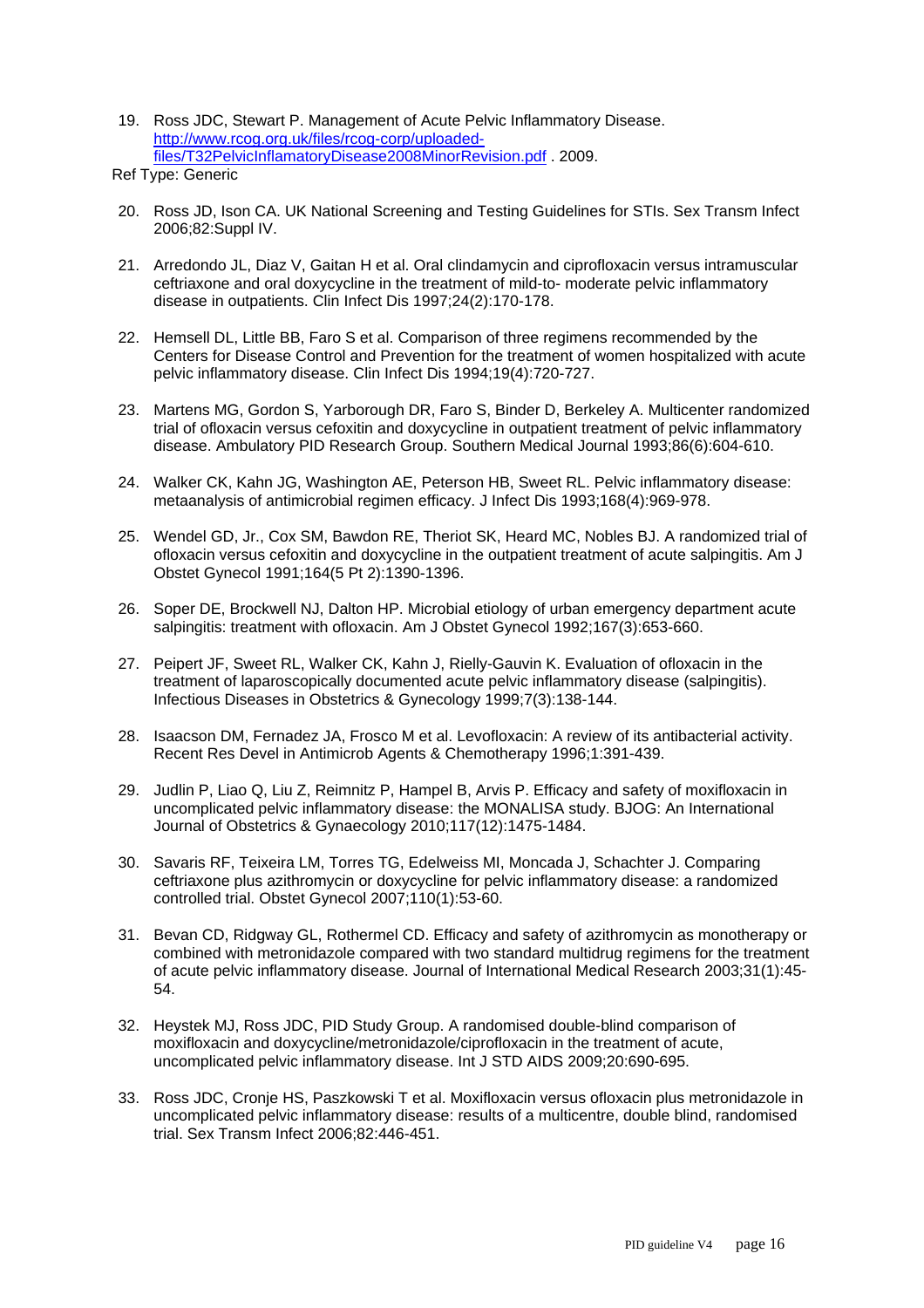- 34. Witte EH, Peters AA, Smit IB et al. A comparison of pefloxacin/metronidazole and doxycycline/metronidazole in the treatment of laparoscopically confirmed acute pelvic inflammatory disease. European Journal of Obstetrics, Gynecology, & Reproductive Biology 1993;50(2):153-158.
- 35. Heinonen PK, Teisala K, Miettinen A, Aine R, Punnonen R, Gronroos P. A comparison of ciprofloxacin with doxycycline plus metronidazole in the treatment of acute pelvic inflammatory disease. Scandinavian Journal of Infectious Diseases - Supplementum 1989;60:66-73.
- 36. Reich H, McGlynn F. Laparoscopic treatment of tuboovarian and pelvic abscess. J Reprod Med 1987;32(10):747-752.
- 37. Aboulghar MA, Mansour RT, Serour GI. Ultrasonographically guided transvaginal aspiration of tuboovarian abscesses and pyosalpinges: an optional treatment for acute pelvic inflammatory disease. Am J Obstet Gynecol 1995;172(5):1501-1503.
- 38. Corsi PJ, Johnson SC, Gonik B, Hendrix SL, McNeeley SG, Jr., Diamond MP. Transvaginal ultrasound-guided aspiration of pelvic abscesses. Infectious Disease in Obstetrics and Gynecology 1999;7(5):216-221.
- 39. Low N, Welch J, Radcliffe K. Developing national outcome standards for the management of gonorrhoea and genital chlamydia in genitourinary medicine clinics. Sex Transm Infect 2004;80(3):223-229.